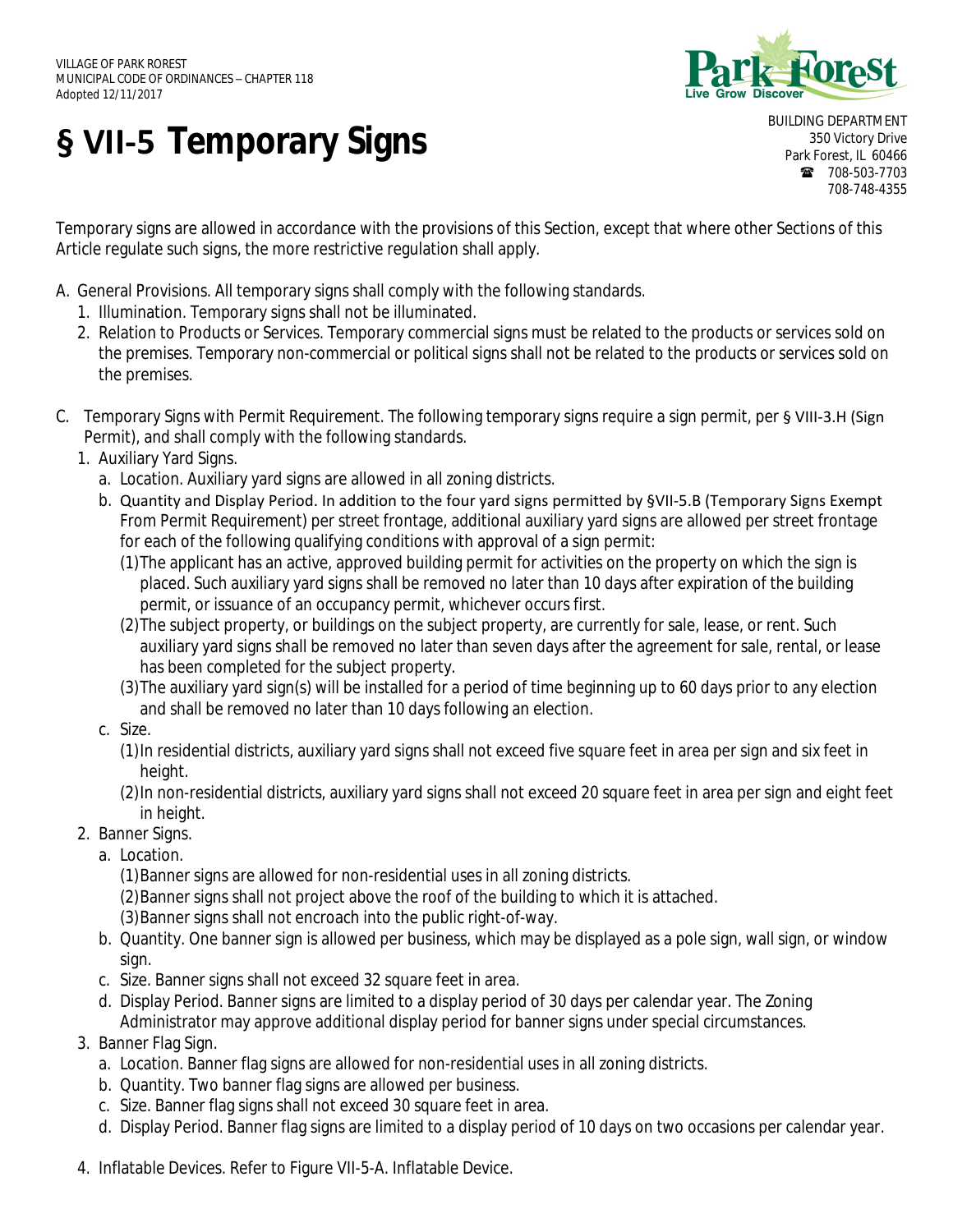a. Location.

(1)Inflatable devices are allowed in the C-1, C-2, C-3 and M Districts.

(2)Inflatable devices shall be ground-mounted, and shall not be mounted to any structure or vehicle.

(3)Inflatable devices shall be located a minimum of 10 feet from the front lot line.

b. Quantity.

(1)One inflatable device is allowed per business.

(2)Inflatable signs may not be displayed simultaneously by adjacent businesses, or by more than one business in the same multi-tenant commercial development.

- c. Size. Inflatable devices shall not exceed 25 feet in height.
- d. Display Period. Inflatable devices are limited to a display period of 10 days on two occasions per calendar year.

## **Figure VII-5-A. Inflatable Device**



- 5. Portable Sign.
	- a. Location. Portable signs are allowed for non-residential uses in all zoning districts.
	- b. Quantity. One portable sign is allowed per business.
	- c. Size. Portable signs shall not exceed 32 square feet in area.
	- d. Display Period. Portable signs are limited to a display period of 30 days per calendar year.

## **§ VII-6 Prohibited Signs**

It shall be unlawful to erect the following prohibited signs or devices in any zoning district.

- A. Attention Getting Devices.
- B. Bench Signs.
- C. Flashing Signs.
- D. Moving Signs. No sign or other advertising device shall have moving, revolving, or rotating parts. Moving signs shall not include barber poles, electronic message signs, flags, inflatable devices, pennant signs, and signs displaying time and temperature, street clocks, and other signs as established by this Article.
- E. Obscene Signs.
- F. Off-Premises Signs.
- G. Roof Signs.
- H. Signs that Interfere with Traffic. No sign or other advertising device shall interfere with, obstruct the view of, or be confused with any traffic sign, signal, or device because of its position, shape, illumination, or color.
- I. Snipe Signs.
- J. Vehicle Signs.